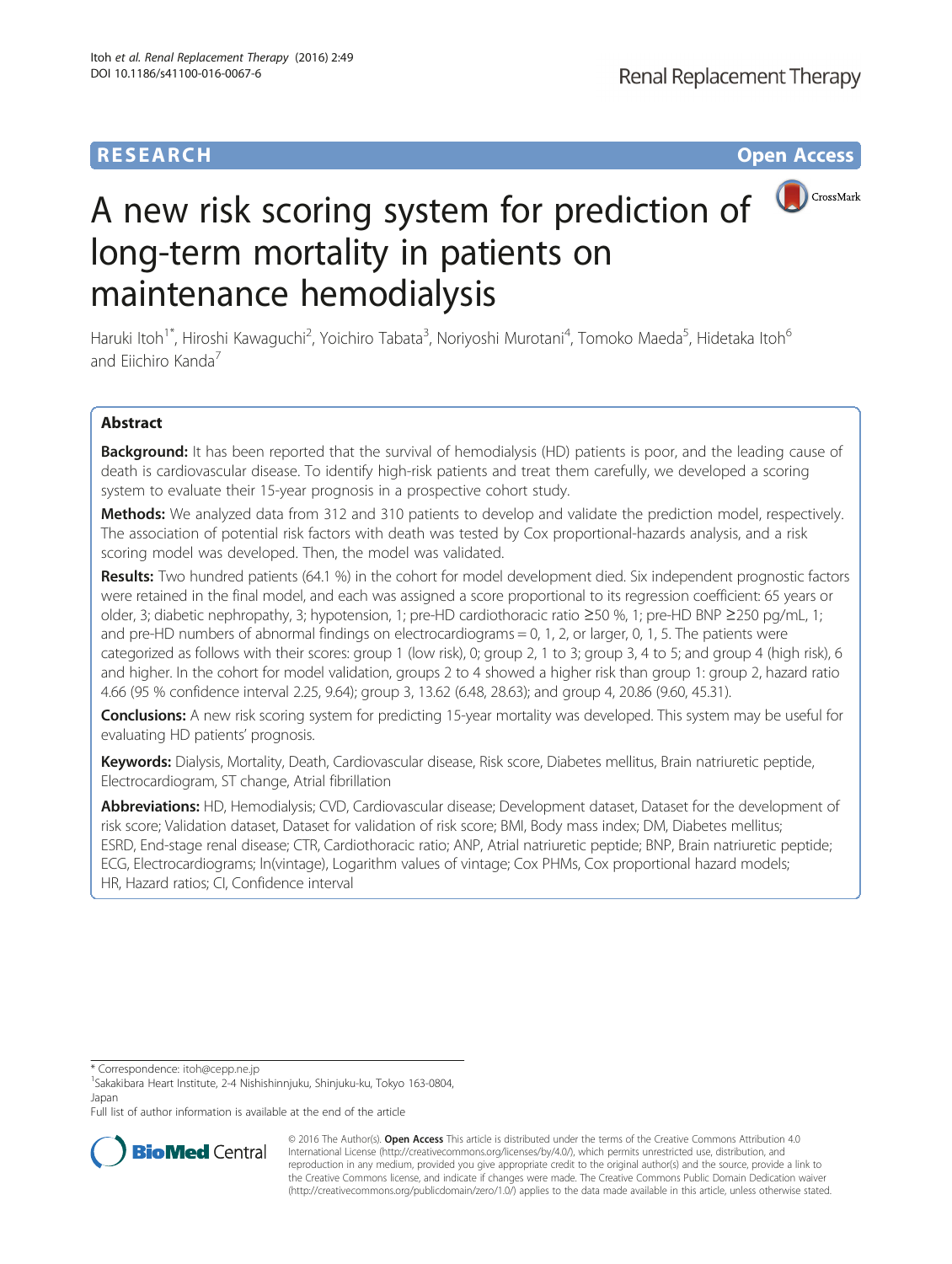#### <span id="page-1-0"></span>Background

The number of patients on maintenance hemodialysis (HD) has been rapidly increasing over the last decades [[1\]](#page-7-0), and more than 320,000 patients are on maintenance HD in Japan at the end of 2014 [\[2](#page-7-0)]. This phenomenon has been attributed to the increase in the number of patients with diabetes (the main cause of renal failure in Japan) along with the advances in the techniques of HD and medical therapy for renal failure. However, the poor survival of dialysis patients has been reported by a number of investigators [\[3\]](#page-7-0). Cardiovascular disease (CVD) is common among these patients and is the primary cause of death in this population [[4\]](#page-7-0).

There were few papers that reported the impact of cardiac and/or circulatory disorder parameters, which are routinely measured along with vital signs during HD treatment, on long-term prognosis. To evaluate HD patients' prognosis and find patients with high risk of death, there is a need for novel index that is based on the cardiac disorder parameters. We, therefore, conducted a long-term prospective multicenter cohort study to establish a prediction model for mortality in maintenance HD patients using not specific parameters but clinically easy to measure parameters.

#### Methods

#### Study design and study population

This study conducted in two medical corporations operating seven HD clinics and one hospital in total and HD units of a general hospital in Japan as a multicenter observational study. The participating facilities were as follows: Tokiwa-kai Medical Corporation Group (Iwaki Urological Clinic, Izumi Clinic), Meysey-kai Medical Corporation Group (Airport Urological Clinic, Yokaichiba Clinic, Yachimata Clinic, Togane Clinic, Oami Neurosurgery Clinic, Mitsuhashi Hospital), and Chiba Social Insurance Hospital (Current name: JCHO Chiba Hospital). This study was approved by the ethics committees of all participating institutions (Meysey-kai Medical Corporation Group No. 215070001, Tokiwa-kai Medical Corporation Group No. 19-2, JCHO Chiba Hospital No. 45), and the research was conducted in accordance with the ethical principles of the Declaration of Helsinki. Informed consent was obtained by providing a document containing all the required elements of informed consent that gives patients the option to provide permission.

All the patients who received maintenance HD in these sites between October 1997 and April 1999 were enrolled (Fig. 1). Patients under 20 years, under the treatment of cancer, and on HD for less than 1 month were excluded. Patients with missing values and apparent outliers were also excluded ( $n = 102$ ). The remaining patients were randomly classified into two groups to obtain (1) a dataset for the development of risk score (development dataset) and (2) a dataset for validation of risk score (validation dataset).



Data

The patients' demographics, namely, age, gender, body mass index (BMI) calculated on the basis of post-HD body weight, diabetes mellitus (DM) as a cause of end-stage renal disease (ESRD), history of CVD, hypertension, hypotension during HD, pre-HD cardiothoracic ratio (CTR, %), pre-HD hemoglobin level (g/dl), pre-HD plasma atrial natriuretic peptide (ANP, pg/ml) level, brain natriuretic peptide (BNP, pg/ml) level, and findings on pre-HD electrocardiograms (ECGs) were obtained. CVD was defined as myocardial infarction, heart failure, arrhythmia, cerebral hemorrhage, and brain infarction. The primary endpoint was all-cause mortality, and the secondary was cardiovascular mortality. Hypertension was defined as a condition (1) requiring the use of the following types of antihypertensive drug: calcium channel blockers, angiotensin-converting enzyme inhibitors, angiotensin receptor blockers, and beta blockers or (2) having pre-HD hypertension (systolic blood pressure 160 mmHg or higher, diastolic blood pressure 100 mmHg, or higher). Hypotension during HD was defined as a condition requiring the use of using the following medicines during HD: amezinium metilsulfate, droxidopa, etilefrine hydrochloride, midodrine hydrochloride, rapid infusion of normal saline, and an injection of 10 % saline or 50 % glucose solution. Abnormal findings on ECGs were (1) a horizontal ST segment depression of more than 1 mm or a negative T wave, (2) an abnormal Q wave, and (3) atrial fibrillation. The number of abnormal findings was used as the ECG score (0 to 3).

#### Follow-up

Patients were prospectively followed up at the same clinics or hospitals. The data on mortality were examined by analyzing medical records from the outpatient clinic and conducting telephone interviews with the patients or their families. The data base was implemented in February 2014, with prospective data collection on all patients. At the end of December 2014, data were fixed and collected at the data center and analyzed independently of the participating investigator.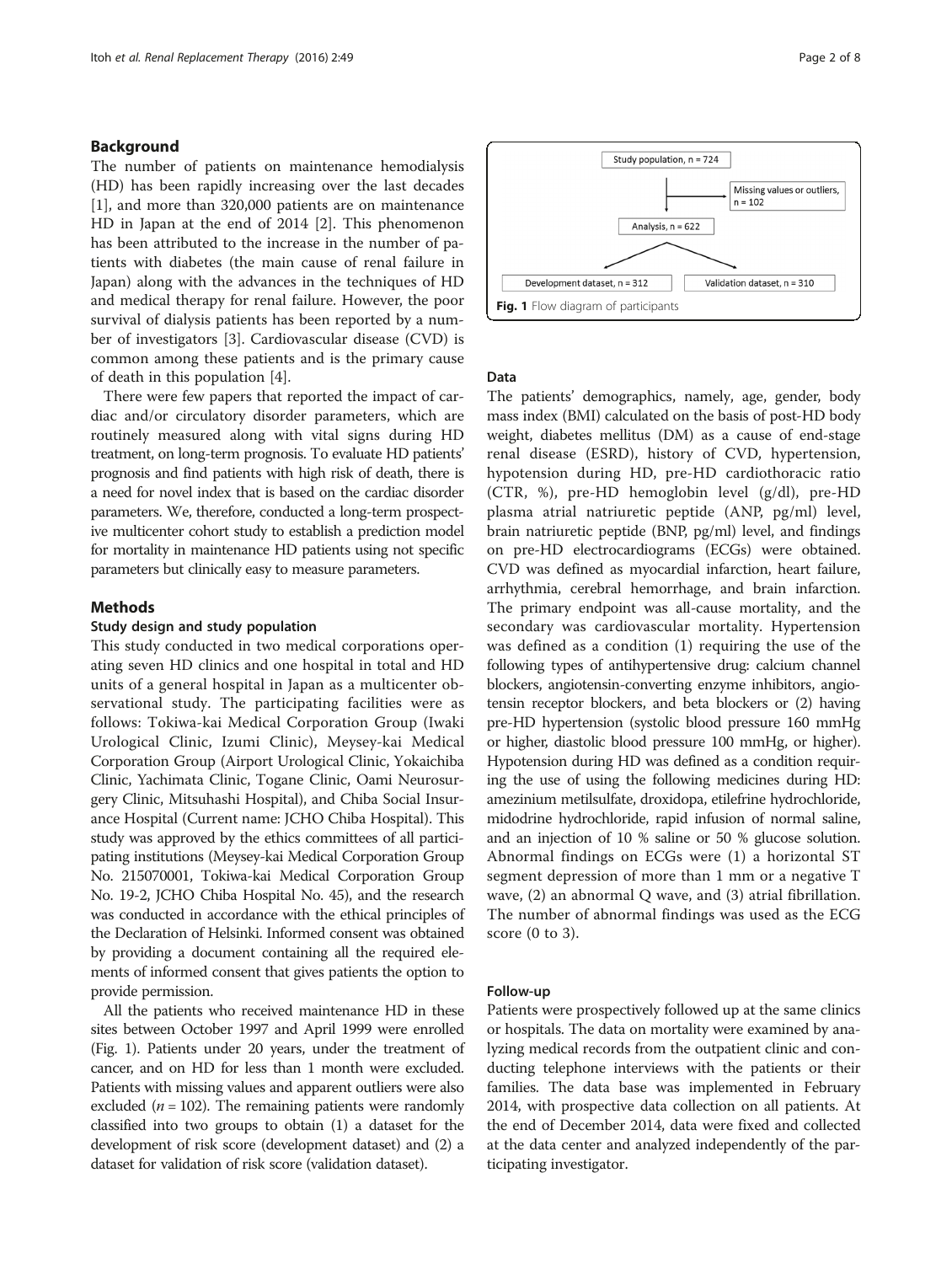#### Statistical analyses

Variables are expressed as mean ± standard deviation. For variables not normally distributed, natural logarithm values were considered, i.e., the natural logarithm values of vintage [ln(vintage)]. Intergroup comparisons of parameters were performed using chi-square test, t test, and Mann-Whitney  $U$  test as appropriate. Age was scored into two categories (older): 0, less than 65 years; 1, 65 years or more. BMI was categorized into two values (low BMI): 1, less than  $20.4 \text{ kg/m}^2$  (median); 0,  $20.4 \text{ kg/m}^2$  or more. Controlled hemoglobin level was scored as 0 (10 to 12 g/dl) and 1 (other levels). Pre-HD CTR was categorized into two values (high CTR) based on the Japanese Society for Dialysis Therapy Guidelines for Management of Cardiovascular Diseases in Patients on Chronic Hemodialysis: 0, less than 50 %; 1, 50 % or higher. Pre-HD plasma ANP level was categorized into two values (high ANP level): 0, less than 132.5 pg/mL; 1, 132.5 pg/mL or higher. Pre-HD plasma BNP level was categorized into two values (high BNP level): 0, less than 250 pg/mL; 1, 250 pg/mL or higher. The cutoff values of pre-HD plasma ANP and BNP levels were determined by sensitivity analysis. In statistical analysis, because the number of the patients with ECG score of 3 was small, patients with an ECG score = 3 were treated as having ECG score = 2. The primary outcome was all-cause death within 15 years. The other outcomes evaluated were as follows: all-cause death within 10 and 5 years and CVD-caused death within 15, 10, and 5 years.

Step 1: (1) Each candidate variable for a risk scoring model was selected from the development dataset using each of the Cox proportional hazard models (PHMs). Candidate Cox PHMs for the risk scoring model were constructed using the hierarchical backward elimination procedure. The initial multivariate Cox PHM was constructed including the selected variables. When variables were not statistically significant in the model, the variables were deleted and the next models were constructed until all variables were statistically significant ( $p < 0.05$ ). (2) To develop a risk scoring model, we assigned each variable in the final model a weighted score proportional to the smallest parameter estimate, which was rounded to the nearest integer. For example, a point of a variable was the parameter estimate of the variable divided by the smallest parameter estimate in the final model. For each patient, the risk score was calculated using the risk scoring model as the sum of the points. (3) On the basis of the categorical criteria of the risk score, the patients were divided into four groups using Kaplan Meier survival curves (groups 1 to 4). Then, the survival curve of each group was evaluated on the basis of Kaplan Meier survival curves. Cox PHMs were used to compare the risk of the outcome between the groups. Cox PHMs were adjusted for the variables that were not included in the final model, such as gender, ln(vintage), controlled hemoglobin level, and high ANP level. The results are presented here as hazard ratios (HR) with 95 % confidence interval (CI).

Step 2: The risk score was calculated for each patient using the validation dataset. On the basis of the categorical criteria of the risk score, patients were divided into four groups. Patients' survival curves were evaluated by Kaplan Meier analysis. The risk of the outcome was compared between the groups using Cox PHMs adjusted for gender, ln(vintage), controlled hemoglobin level, and high ANP level. These analyses were conducted using SAS version 9.4 (SAS, Inc., NC, USA). Statistical significance was defined as  $p < 0.05$ .

#### Results

The study population consisted of 622 patients. The mean duration of dialysis of the patients was  $5.0 \pm 6.0$  years (range, 0.1 to 32.0 years). The primary etiology of renal disease in these patients was chronic glomerulonephritis in 255 patients (35.2 %), diabetic nephropathy in 197 (27.2 %), nephrosclerosis in 72 (9.9 %), IgA nephritis in 31 (4.2 %), polycystic renal disease in 24 (3.3 %), and other diseases in 145 (20.0 %). There were 217 patients (30.0 %) with DM at the time of study registration. At baseline, medical therapy included calcium antagonists in 411 patients (56.7 %), angiotensin-converting enzyme inhibitors and/or angiotensin-II receptor blockers in 129 (17.8 %), nitrates in 137 (18.9 %), digoxin in 48 (6.6 %), and beta blockers in 36 (4.9 %) in varying combinations.

After randomization, 312 patients were included for obtaining data for the development dataset and 310 patients for obtaining those for the validation dataset (Fig. [1](#page-1-0)). Their demographics including biochemical data are shown in Table [1.](#page-3-0) CTR, plasma BNP level, the number of the patients with high BNP level, and the numbers of all-cause death and CVD-caused death within 15 and 10 years in the validation dataset were higher than those in the development dataset.

#### Development and categorization of risk score

After the selection of the variables, the initial model was constructed. Ln(vintage) and controlled hemoglobin level were not included in the model: ln(vintage),  $p = 0.35$ ; controlled hemoglobin level,  $p = 0.43$ . The initial model included the following variables: gender, older, DM, history of CVD, hypotension, high CTR, high ANP level, high BNP level, and ECG score. However, in the initial model, gender, low BMI, history of CVD, and high ANP level were not statistically significant: gender,  $p = 0.74$ ; low BMI,  $p = 0.25$ ; history of CVD,  $p = 0.69$ ; high ANP level,  $p = 0.99$ . Then, the final model included older, DM, hypotension, high CTR, high BNP level, and ECG score.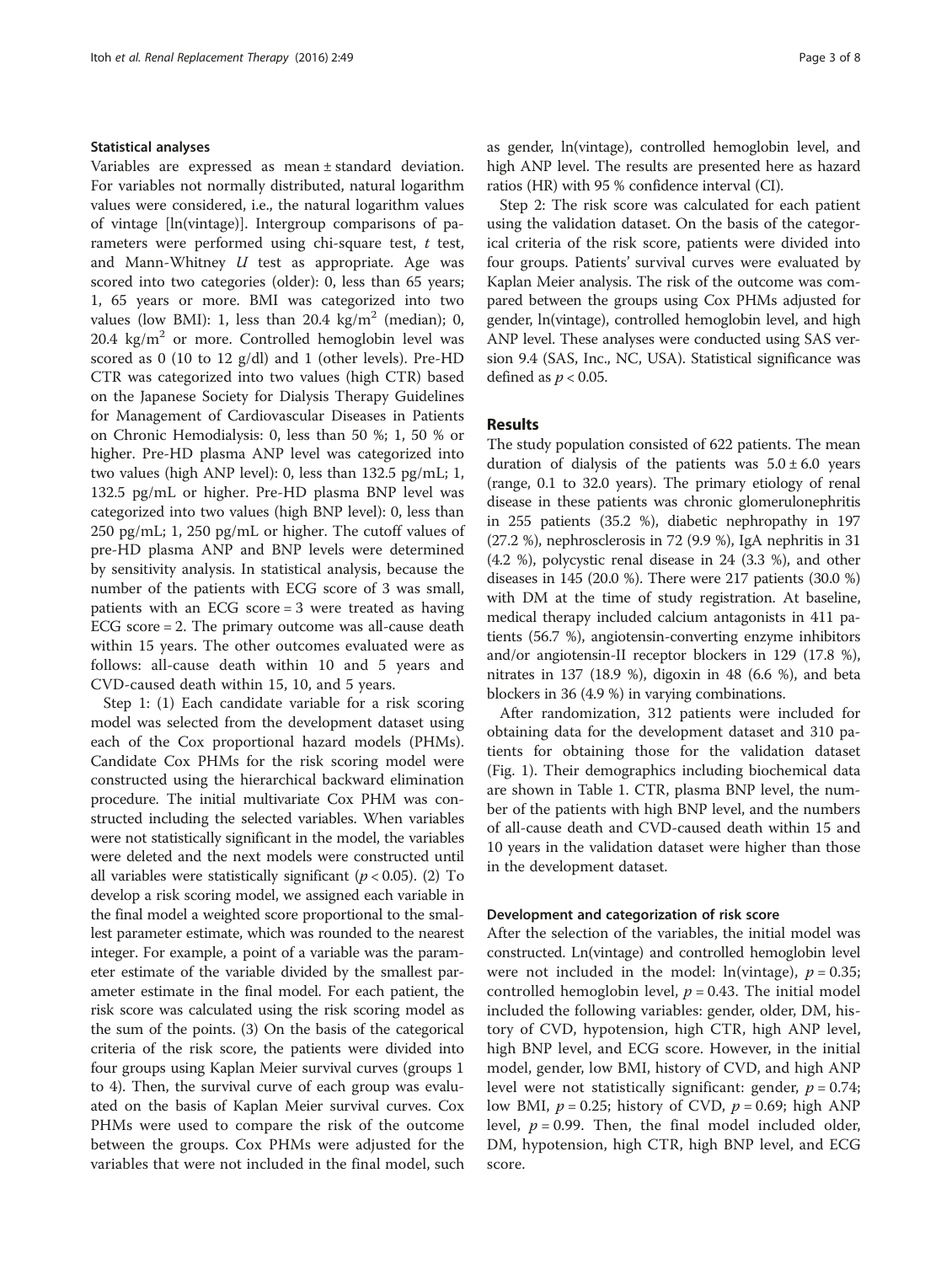#### <span id="page-3-0"></span>Table 1 Baseline characteristics

|                                              | All                 | Development dataset  | Validation dataset   | $P$ value |
|----------------------------------------------|---------------------|----------------------|----------------------|-----------|
| $\mathcal N$                                 | 622                 | 312                  | 310                  |           |
| Male (%)                                     | 376 (60.45)         | 191 (61.22)          | 185 (59.68)          | 0.69      |
| Age (years)                                  | $52.9 \pm 14.1$     | $51.9 \pm 14.3$      | $53.9 \pm 14.0$      | 0.07      |
| Older (%)                                    | 133 (22.09)         | 63 (20.19)           | 70 (22.58)           | 0.47      |
| Vintage (years)                              | $5.7 \pm 6.0$       | $5.6 \pm 5.7$        | $5.9 \pm 6.3$        | 0.84      |
|                                              | 3.4(1.2, 8.0)       | 3.5(1.2, 7.8)        | 3.3(1.3, 8.3)        |           |
| BMI ( $\text{kg/m}^2$ )                      | $20.7 \pm 2.7$      | $20.6 \pm 2.7$       | $20.7 \pm 2.8$       | 0.83      |
| Low BMI (%)                                  | 290 (46.62)         | 146 (46.79)          | 144 (46.45)          | 0.93      |
| DM (%)                                       | 170 (27.33)         | 78 (25)              | 92 (29.68)           | 0.19      |
| History of CVD                               | 72 (11.58)          | 35 (11.22)           | 37 (11.94)           | 0.78      |
| Hypertension                                 | 619 (99.52)         | 310 (99.36)          | 309 (99.68)          | 0.57      |
| Pre-HD hypertension                          | 619 (99.52)         | 310 (99.36)          | 309 (99.68)          | 0.57      |
| Antihypertensive drug use                    | 378 (60.77)         | 196 (62.82)          | 182 (58.71)          | 0.29      |
| Hypotension during HD                        | 218 (35.05)         | 105 (33.65)          | 113 (36.45)          | 0.46      |
| CTR (%)                                      | $50.7 \pm 5.0$      | $50.2 \pm 5.1$       | $51.2 \pm 5.0$       | 0.02      |
| High CTR (%)                                 | 330 (53.05)         | 155 (49.68)          | 175 (56.45)          | 0.09      |
| Hemoglobin level (g/dL)                      | $9.5 \pm 1.1$       | $9.4 \pm 1.0$        | $9.6 \pm 1.2$        | 0.07      |
| Controlled hemoglobin level (%)              | 189 (30.39)         | 87 (27.88)           | 102 (32.9)           | 0.17      |
| Plasma ANP level (pg/mL)                     | $182.4 \pm 153.2$   | $180.0 \pm 170.8$    | $184.8 \pm 133.5$    | 0.10      |
|                                              | 143 (87.4, 238)     | 132.5 (79.9, 230.0)  | 149.5 (91.6, 241.0)  |           |
| High ANP level (%)                           | 472 (75.88)         | 231 (74.04)          | 241 (77.74)          | 0.28      |
| Plasma BNP level (pg/mL)                     | $474.4 \pm 613.4$   | $470.2 \pm 699.3$    | $478.6 \pm 513.7$    | 0.04      |
|                                              | 291.5 (150, 587)    | 261.5 (131.0, 508.0) | 335.0 (166.0, 614.0) |           |
| High BNP level (%)                           | 477 (76.69)         | 227 (72.76)          | 250 (80.65)          | 0.02      |
| ST segment depression or negative T wave (%) | 221 (35.53)         | 108 (34.62)          | 113 (36.45)          | 0.63      |
| Abnormal Q wave (%)                          | 39 (6.27)           | 20 (6.41)            | 19(6.13)             | 0.89      |
| Atrial fibrillation (%)                      | 14 (2.25)           | 4(1.28)              | 10(3.23)             | 0.10      |
| ECG score (%)                                |                     |                      |                      | 0.59      |
| $\mathbf 0$                                  | 380 (61.09)         | 195 (62.5)           | 185 (59.68)          |           |
| 1                                            | 211 (33.92)         | 103 (33.01)          | 108 (34.84)          |           |
| $\overline{2}$                               | 30 (4.82)           | 13 (4.17)            | 17 (5.48)            |           |
| 3                                            | 1(0.16)             | 1(0.32)              | 0(0)                 |           |
| All-cause death within 15 years (%)          | 409 (65.76)         | 200 (64.1)           | 209 (73.87)          | 0.01      |
| All-cause death within 10 years (%)          | 342 (54.98)         | 155 (49.68)          | 187 (60.32)          | 0.01      |
| All-cause death within 5 years (%)           | 197 (31.67)         | 96 (30.77)           | 101 (32.58)          | 0.63      |
| CVD-caused death within 15 years (%)         | 230 (36.98)         | 102 (32.69)          | 128 (55.65)          | 0.03      |
| CVD-caused death within 10 years (%)         | 197 (31.67)         | 86 (27.56)           | 111 (35.81)          | 0.03      |
| CVD-caused death within 5 years (%)          | 117 (18.81)         | 56 (17.95)           | 59 (19.03)           | 0.73      |
| Follow-up period (days)                      | $2963.4 \pm 1839.3$ | 3043.7 ± 1904.8      | $2882.5 \pm 1770.5$  | 0.28      |
|                                              | 2813 (1301, 5040)   | 2908 (1246, 5182)    | 2712 (1319, 4584)    |           |

Variables are expressed as mean ± standard deviation. Vintage, plasma ANP and BNP levels, and follow-up days are also shown as median and interquartile range. Intergroup comparisons of parameters were performed using chi-square test, t test, and Mann Whitney U test as appropriate as appropriate

Development dataset dataset for the development of risk score, Validation dataset dataset for the validation of risk score, Older 65 ≤ age, BMI body mass index, Low BMI BMI <20.4 kg/m<sup>2</sup>, DM diabetes mellitus as a cause of end-stage renal disease, CVD cardiovascular disease, HD hemodialysis, CTR cardiothoracic ratio, High CTR 50 % ≤ CTR, ANP atrial natriuretic peptide, High ANP level 132.5 pg/mL ≤ plasma ANP level, BNP brain natriuretic peptide, High BNP level 250 pg/mL ≤ plasma BNP level, ECG score the number of abnormal findings in electrocardiogram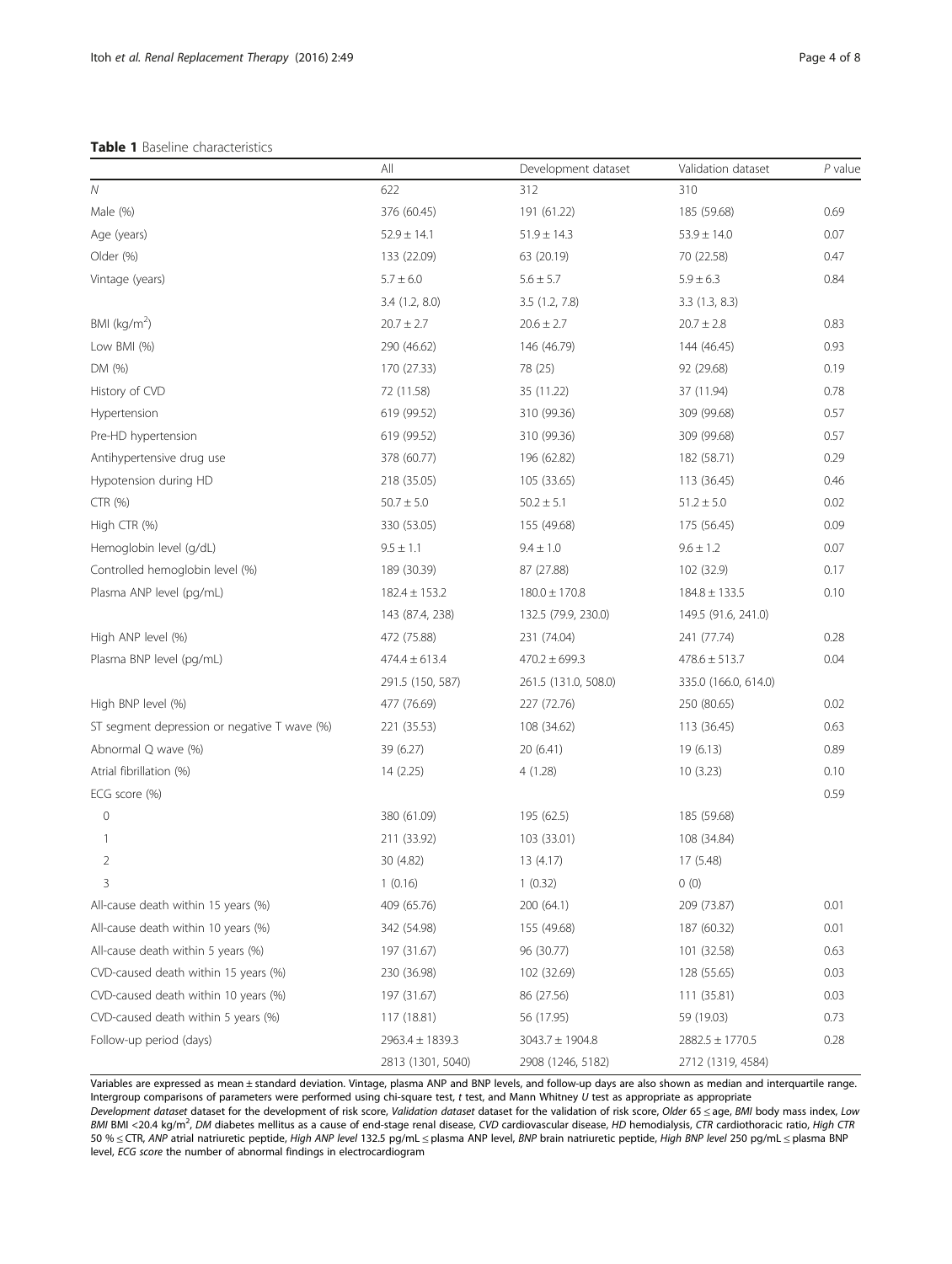The risk scoring model was developed using the parameter estimates in the final model as follows (Table 2):

Risk score ¼ older þ DM þ hypotension þ high CTR þ high BNP level þ ECG score

Older,  $yes = 3$ , no = 0; DM,  $yes = 3$ , no = 0; hypotension,  $yes = 1$ , no = 0; high CTR,  $yes = 1$ , no = 0; high BNP level,  $yes = 1$ , no = 0; ECG score, score  $0 = 0$ , score  $1 = 1$ , score  $2 = 5.$ 

The Kaplan Meier survival curves showed a significant difference in the survival probability of the patients determined on the basis of risk score (log-rank test  $p =$ 0.0001). The patients were categorized into four groups on the basis of the risk score: group 1 (low risk), risk score = 0; group 2, score = 1 to 3; group 3, score = 4 to 5; and group  $4$  (high risk), score  $= 6$  and higher. The Kaplan Meier survival curve showed the difference in the survival probability of the groups (log-rank test  $p = 0.0001$ ) (Fig. 2). Groups 2 to 4 showed higher risks of all-cause death than group 1: group 2, HR 4.29 95 % CI (2.29, 8.03), adjusted HR 4.19 95 % CI (2.22, 7.91); group 3, HR 14.47 95 % CI (7.55, 27.72), adjusted HR 14.68 95 % CI (7.58, 28.41); group 4, HR 21.84 95 % CI (10.96, 43.53), adjusted HR 24.29 95 % CI (11.83, 49.89).

#### Validation of risk score and its categories

Using the validation dataset, we compared the risk of death between the groups. The risks of all-cause death and CVD-caused death in group 4 were higher than those in other groups (Table [3\)](#page-5-0). The Kaplan Meier survival curves for all-cause death and CVD-caused death showed a lower survival probability in group 4 than in the other groups for 15 years (Fig. [3](#page-5-0)). Moreover, groups 2 to 4 showed high risks of all-cause death and CVD-caused death than group 1 (Table [4](#page-6-0)).

Table 2 Parameter estimates in the final models and risk score

| Variables       | Parameter estimate in the final model | Ratio | Score |
|-----------------|---------------------------------------|-------|-------|
| Older           | 0.96                                  | 2.97  | 3     |
| <b>DM</b>       | 0.85                                  | 2.63  | 3     |
| Hypotension     | 0.41                                  | 1.25  | 1     |
| High CTR        | 0.38                                  | 1.16  | 1     |
| High BNP level  | 0.32                                  |       | 1     |
| $FCG score = 1$ | 0.46                                  | 1.43  | 1     |
| $FCG score = 2$ | 1.52                                  | 4.69  | 5     |
|                 |                                       |       |       |

Each parameter estimate in the final models was compared with the smallest parameter estimate (High BNP level). Then, the risk scores were determined. Older 65  $\leq$  age, DM diabetes mellitus as a cause of end-stage renal disease, Hypotension hypotension during hemodialysis, High CTR 50 %  $\leq$  cardiothoracic ratio, High BNP level 250 pg/mL ≤ plasma brain natriuretic peptide level, ECG score the number of abnormal findings in electrocardiogram



#### **Discussion**

Although the prognosis of the HD patients in Japan is relatively good compared with that in other countries, the leading cause of death is also cardiovascular disease [[2\]](#page-7-0). Several reports have been published that disclosed the usefulness of particular factors related to cardiovascular disorder for predicting a HD patient's prognosis. Such factors are coronary artery disease [\[5](#page-7-0)], hypertension [[6\]](#page-7-0), left ventricular hypertrophy [[7\]](#page-7-0), hypotension [[8\]](#page-7-0), left ventricular function [\[9\]](#page-7-0), left ventricular size [[10](#page-7-0)], BNP level [[11\]](#page-7-0), atrial fibrillation [\[12](#page-7-0)], hypocholesterolemia [[13](#page-7-0)], cardiac troponin [[14\]](#page-7-0), C-reactive protein level [[15\]](#page-7-0), and autonomic nervous system abnormality [[16](#page-7-0)] among others. However, it has never been considered the contribution rate of each factor for the mortality of patients on maintenance HD. Moreover, there was no report on the scoring system for predicting the long-term prognosis in those patients, considering that the vintage of dialysis patients has been increasing with a quarter of them receiving HD more than 10 years in Japan [\[2\]](#page-7-0). In this study, we proposed a scoring system using routine measurements to predict the long-term prognosis of HD patients.

We evaluated the patients' basic information, such as age, gender, physical constitution, DM as a cause of ESRD, and history of CVD, which appears in the very first page of the patients' chart. Chest X-ray images and ECGs are obtained routinely, and hemoglobin and natriuretic peptide levels are also frequently measured at the beginning of a regular HD session. Blood pressure is routinely measured during HD to ensure safe treatment. In this study, we focused on these common parameters that are obtained routinely at the beginning of maintenance HD and during maintenance HD treatment.

As a result, most of the significant parameters listed in this study were found to be related to cardiac and/or circulatory disorders. DM is a strong risk factor for atherosclerosis, and abnormal Q wave and ST depression are signs of coronary artery disease. High BNP level, high CTR, and hypotension during HD treatment are mainly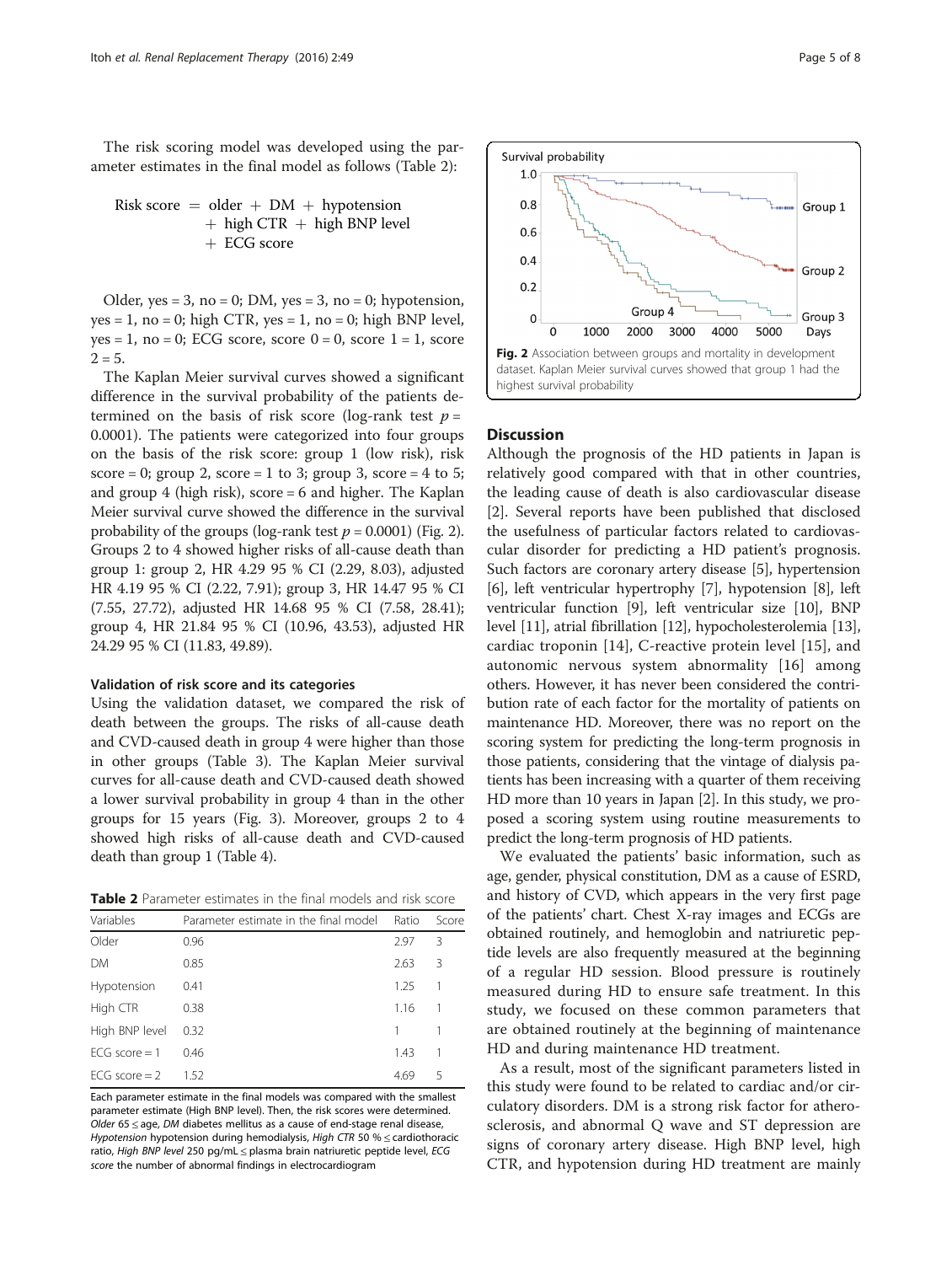| Follow-up period | 15 years              | 10 years              | 5 years                 |
|------------------|-----------------------|-----------------------|-------------------------|
| All-cause death  |                       |                       |                         |
| Group 1          | 0.15(0.06, 0.25)      | 0.14(0.042, 0.23)     | 0.039(0.001, 0.091)     |
| Group 2          | $0.58$ (0.50, 0.67)   | 0.42(0.34, 0.51)      | $0.23$ $(0.16, 0.30)$   |
| Group 3          | $0.92$ (0.86, 0.99)   | 0.74(0.64, 0.85)      | 0.49(0.36, 0.61)        |
| Group 4          | 0.98(0.93, 0.99)      | 0.93(0.84, 0.99)      | $0.65$ (0.50, 0.80)     |
| CVD-caused death |                       |                       |                         |
| Group 1          | 0.12(0.029, 0.20)     | 0.096(0.016, 0.18)    | 0.019(0.001, 0.057)     |
| Group 2          | $0.26$ (0.18, 0.33)   | 0.21(0.14, 0.28)      | $0.088$ $(0.040, 0.14)$ |
| Group 3          | 0.55(0.43, 0.67)      | $0.50$ $(0.38, 0.62)$ | 0.32(0.21, 0.43)        |
| Group 4          | $0.60$ $(0.45, 0.75)$ | 0.58(0.42, 0.73)      | $0.40$ $(0.25, 0.55)$   |

<span id="page-5-0"></span>Table 3 Risks of death in groups on the basis of risk scores in validation dataset

Values are risks of death with 95 % confidence intervals in each group. Patients were categorized into four groups on the basis of their risk scores

CVD cardiovascular disease

due to impaired cardiac function and disorder of hemodynamics. Shoji et al. reported that hypotension during HD treatment, which is a significant prognostic parameter, is closely related to interdialysis body weight gain beside age and vintage [\[8](#page-7-0)]. This condition is considered to suggest a chronic volume overload and an acute change in loading condition caused by HD treatment.

Heart failure, DM, and aging are also risk factors for arrhythmias. Regarding the cardiac arrhythmia in HD patients, ventricular arrhythmia was focused on as a possible to cause cardiac death [\[17\]](#page-7-0). Although the incidence and severity of ventricular premature beats were high, there was no direct evidence that ventricular arrhythmia itself is related to the prognosis in these patients. It has been documented that atrial fibrillation affects the prognosis in non-ESRD patients [[18\]](#page-7-0) and its prevalence increases with aging [[19\]](#page-7-0). Atrial fibrillation is much more frequent in HD patients than in the general population; age, HD vintage, presence of some heart diseases, and left atrial dilatation are associated with the arrhythmia [[20\]](#page-7-0). Va'zquez et al. reported that atrial fibrillation itself worsen the prognosis of HD patients [[12\]](#page-7-0).

We developed a scoring system for predicting the long-term prognosis of chronic HD patient using these parameters. In Japan, the same set of examinations is commonly performed in all the HD patients routinely in many facilities. This scoring system provides us proper usage of medical resources in the medical care of ESRD. The scoring system has several features. First, the scoring system we developed in this study includes markers commonly used to evaluate cardiac disease, which were easily measurable and did not require special skills of examiners. Moreover, the scoring system can be used to evaluate HD patients' long-term prognosis. Previous scores were developed to evaluate HD patients' short-term mortality [[21, 22](#page-7-0)]. These scores can be used separately. For examination, the scoring system of this study is used to evaluate a HD patient's long-term prognosis. If the patient has a high risk of death, his prognosis will be evaluated using a score for short-term prognosis, which can exactly predict his prognosis. HD patients' prognosis is determined by many factors. The scores were differently developed on the basis of the population and purpose. Because a single score cannot cover all of the patients with many



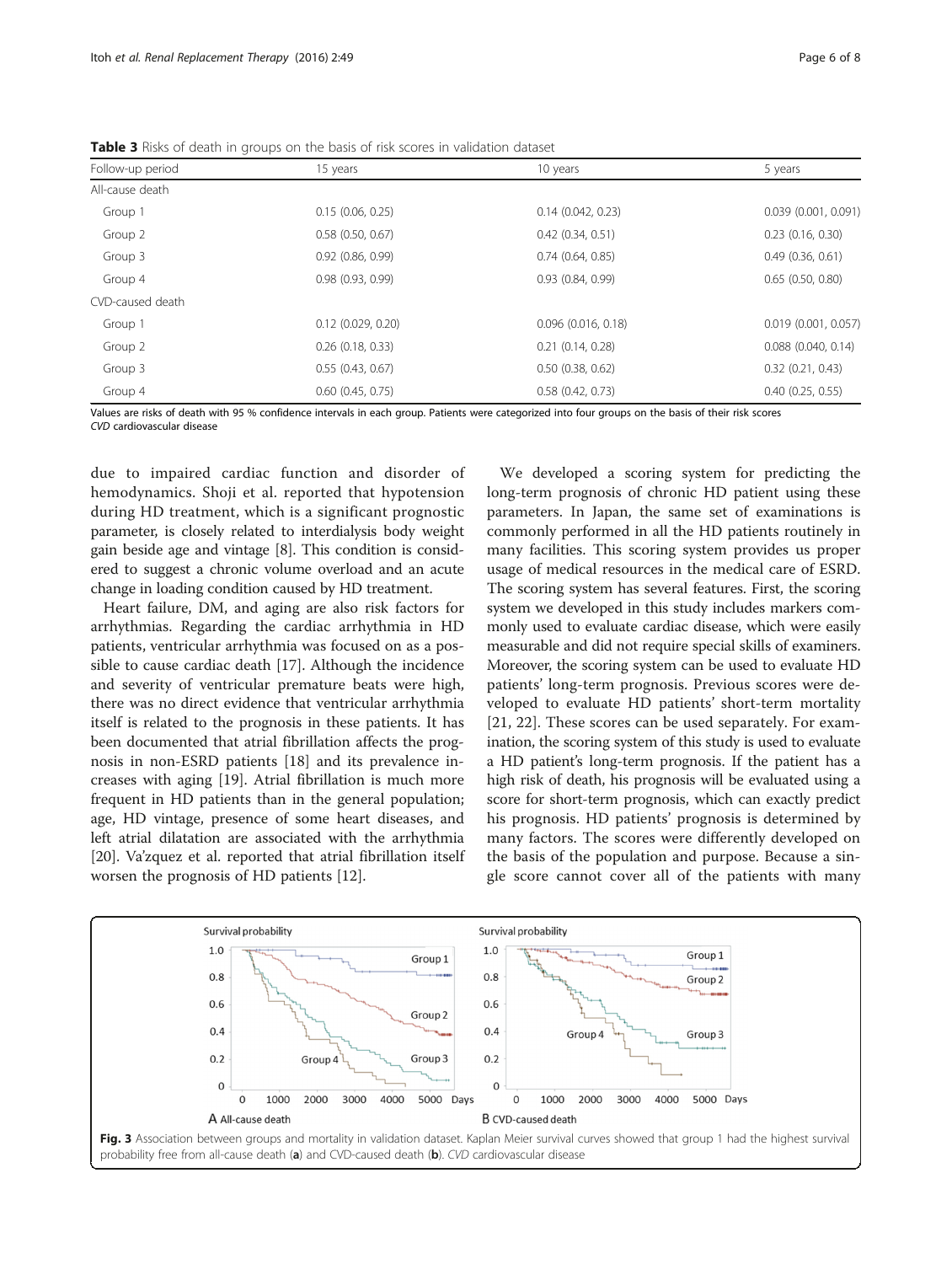<span id="page-6-0"></span>Table 4 Groups with high risk scores and high risks of death

| Follow-up period | 15 years            |                      | 10 years            |                     | 5 years               |                      |
|------------------|---------------------|----------------------|---------------------|---------------------|-----------------------|----------------------|
| All-cause death  | HR (95 % CI)        | aHR (95 % CI)        | HR (95 % CI)        | aHR (95 % CI)       | HR (95 % CI)          | aHR (95 % CI)        |
| Group 1          | Reference           | Reference            | Reference           | Reference           | Reference             | Reference            |
| Group 2          | 4.66 (2.25, 9.64)   | 4.56 (2.20, 9.49)    | 3.48 (1.59, 7.62)   | 3.23 (1.47, 7.10)   | 6.43(1.54, 26.80)     | 5.71 (1.36, 23.92)   |
| Group 3          | 13.62 (6.48, 28.63) | 15.23 (7.17, 32.34)  | 9.41 (4.25, 20.80)  | 10.06 (4.50, 22.48) | 16.89 (4.05, 70.44)   | 17.29 (4.11, 72.65)  |
| Group 4          | 20.86 (9.60, 45.31) | 24.96 (11.21, 55.59) | 14.79 6.56, 33.34)  | 17.02 (7.36, 39.33) | 24.761 (5.88, 104.34) | 25.25 (5.89, 108.23) |
| CVD-caused death | HR (95 % CI)        | aHR (95 % CI)        | HR (95 % CI)        | aHR (95 % CI)       | HR (95 % CI)          | aHR (95 % CI)        |
| Group 1          | Reference           | Reference            | Reference           | Reference           | Reference             | Reference            |
| Group 2          | 2.59 (1.09, 6.17)   | 2.51 (1.05, 6.01)    | 2.45 (0.95, 6.34)   | 2.32 (0.89, 6.03)   | 4.84 (0.63, 37.21)    | 4.61 (0.60, 35.58)   |
| Group 3          | 9.62 (4.03, 22.96)  | 10.79 (4.45, 26.17)  | 9.20 (3.58, 23.62)  | 10.17 (3.90, 26.49) | 22.26 (2.99, 165.50)  | 25.89 (3.45, 194.30) |
| Group 4          | 14.78 (5.95, 36.74) | 19.06 (7.36, 49.31)  | 13.70 (5.17, 36.32) | 17.27 (6.27, 47.54) | 30.66 (4.06, 231.34)  | 37.71 (4.87, 291.93) |
|                  |                     |                      |                     |                     |                       |                      |

Values are HRs with 95 % CIs of all groups compared with group 1. Groups 2 to 4 show higher risks of death than group 1. Patients were categorized into four

groups on the basis of their risk scores CVD cardiovascular disease, HR hazard ratio, aHR adjusted hazard ratio, CI confidence interval

conditions, we should select properly a score on the basis of a patient's condition.

This study has several limitations. First, we were unable to examine the patients with missing data in this study, which might have caused selection bias. Second, the dataset did not include sufficient data for assessing nutrition, chronic kidney disease—mineral and bone disorder, comorbid conditions, and medications. Clinical practice guidelines for the management in hemodialysis patients established by the Japanese Society for Dialysis Therapy have been implemented since 2004. Although the markers in this study were selected in 1997, they are still commonly used. Third, although we developed and validated the risk scoring system using the different datasets, the population of the present study cannot be said to represent the HD patients in Japan. And there were differences in the characteristics of the development dataset and validation datasets such as the numbers of all-cause death and CVD-caused death. The differences might cause bias for the risk score. However, the validation of the scoring system showed a possibility that the scoring system was applicable to a population with different risk. Further validation study is required. Fourth, we used dichotomized variables. Although this strategy simplifies the development of a risk scoring system, the use of continuous variables may provide more refined information [\[21](#page-7-0)]. Fifth, this study was carried out from 1997 to 2014. During this period, various new medicines were developed such as angiotensin II receptor blockers and erythropoiesis-stimulating agents. Moreover, various guidelines were established by the Japanese Society for Dialysis Therapy. We were unable to time-dependently evaluate the effects of these innovations on the prognosis of the subjects. This might have made bias on this scoring system, however, because the scoring system did not include medications and all of the subjects had equal opportunity to benefit from these

innovations. The effects of bias might be reduced, and the categorization of the subjects from high-risk group to low-risk group may have minimized errors.

#### Conclusions

In conclusion, this study shows the significant association between long-term prognosis and cardiovascular diseaserelated risk factors in HD patients and we developed and validated a new simple scoring system for predicting their prognosis spanning long periods of time. This will also contribute not only to the grading of the risk of HD patients but also to deliver medical resources to the right patients.

#### Acknowledgements

None.

#### Funding

There was no funding.

#### Availability of data and materials

The data will not be shared because the informed consent from the subjects regarding the public availability for their personal data was not obtained.

#### Authors' contributions

HI (Haruki Itoh) carried out the planned and performed the whole study, acquired the data, performed analysis, and created the manuscript. HK, YT, NM, TM, and HI (Hidetaka) designed the study, acquired the data, performed the interpretation of the data, and revised the manuscript. EK performed analysis and interpretation of the data and revised the manuscript. All authors read and approved the final manuscript.

#### Competing interests

The authors declare that they have no competing interests.

#### Ethics approval and consent to participate

All procedures performed in studies involving human participants were in accordance with the ethical standards of the institutional research committee at which the studies were conducted (IRB approval number 215070001, 19-2, 45) and with the Helsinki declaration and its later amendments or comparable ethical standards. And informed consent was obtained from all individual participants included in the study.